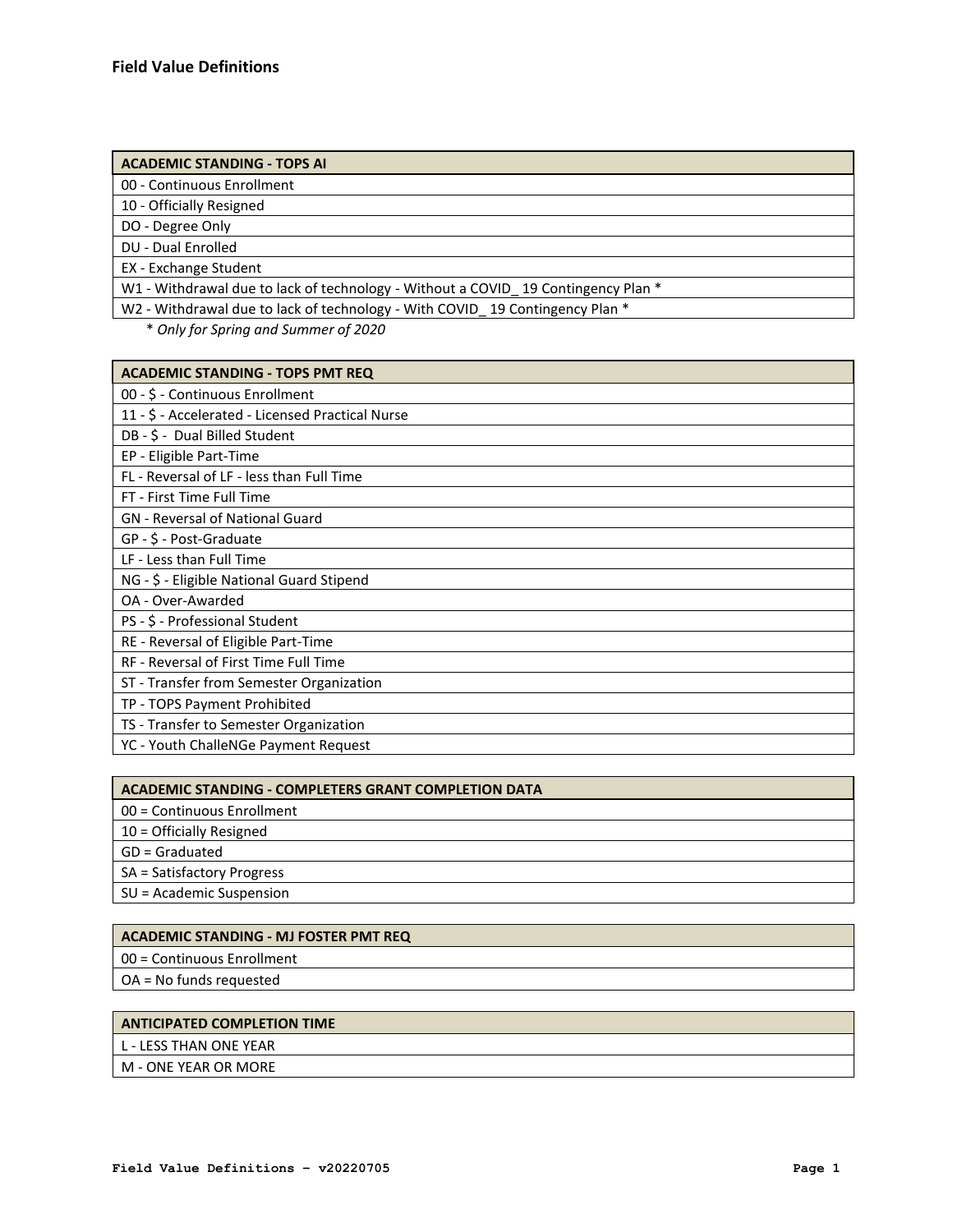| <b>AWARD LEVEL</b>                |
|-----------------------------------|
| $\overline{0}$ = TOPS OPPORTUNITY |
| $P = TOPS PERFORMANCE$            |
| $H = TOPS HONORS$                 |
| $I = TOPS TECH$                   |

| <b>AWARD SET</b>                            |
|---------------------------------------------|
| <b>BLANK = CANCELED</b>                     |
| NT = TECH, INELIGIBLE FOR PAYMENT           |
| NO = OPPORTUNITY, INELIGIBLE FOR PAYMENT    |
| NP = PERFORMANCE, INELIGIBLE FOR PAYMENT    |
| NH = HONORS, INELIGIBLE FOR PAYMENT         |
| TU = UNCONFIRMED                            |
| TT = NEW TOPS TECH                          |
| TO = NEW OPPORUNITY                         |
| TP = NEW PERFORMANCE                        |
| $TH = NEW HONORS$                           |
| CT = CONDITIONALLY AWARDED TOPS TECH        |
| CO = CONDITIONALLY AWARDED TOPS OPPORTUNITY |
| CP = CONDITIONALLY AWARDED TOPS PERFORMANCE |
| CH = CONDITIONALLY AWARDED TOPS HONORS      |
| <b>RT = RENEWAL TECH</b>                    |
| <b>RO = RENEWAL OPPORTUNITY</b>             |
| <b>RP = RENEWAL PERFORMANCE</b>             |
| <b>RH = RENEWAL HONORS</b>                  |
| <b>GO = GRADUATE OPPORTUNITY</b>            |
| <b>GP = GRADUATE PERFORMANCE</b>            |
| <b>GH = GRADUATE HONORS</b>                 |
| <b>OR = ROCKEFELLER ONLY</b>                |
| <b>DG = DEGREE REPORTED</b>                 |
| MM = MET MAXIMUM PAYMENTS ALLOWED           |

\*\* *Only for Completers Grant*

| <b>DISPOSITION STATUS</b>        |  |  |
|----------------------------------|--|--|
| 000 New Eligibles                |  |  |
| 001 Approved Renewals            |  |  |
| 002 Delayed Award                |  |  |
| 003 Ineligible Other             |  |  |
| 004 Ineligible, Hs Acad Info Upd |  |  |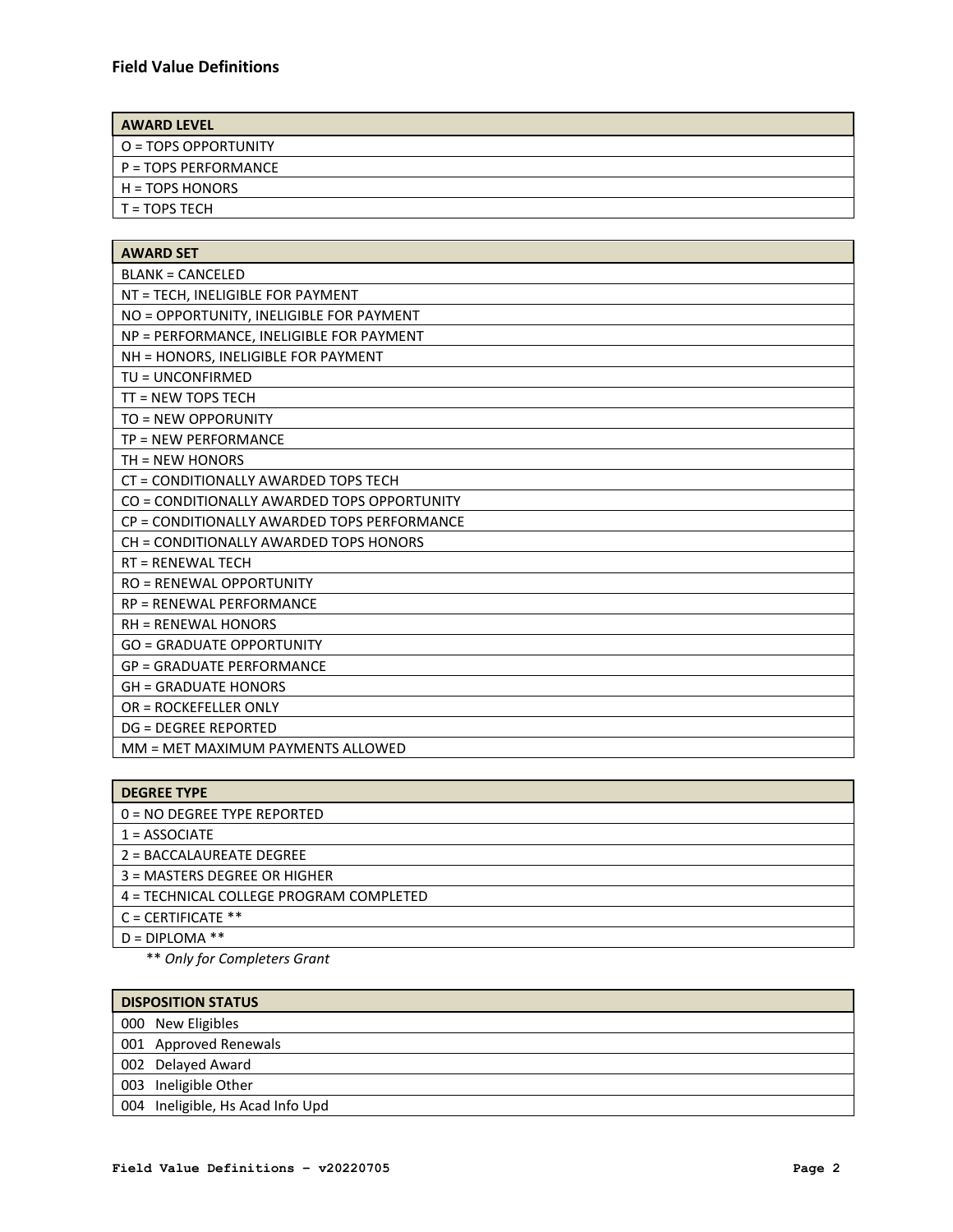|     | 006 Inelig - Audit Finding/ACT Scr                                                               |
|-----|--------------------------------------------------------------------------------------------------|
| 017 | Incomplete FAFSA                                                                                 |
| 019 | Ineligible with error                                                                            |
| 031 | <b>Eligible Pending Hours</b>                                                                    |
|     | 032 Suspended Pending Hours                                                                      |
| 033 | <b>Renewal Pending AY Hours</b>                                                                  |
|     | 034 GPA Risk                                                                                     |
|     | 039 Earned Certificate or Associate Degree, Can Delay Next Enrollment                            |
| 040 | Graduated                                                                                        |
|     | 041 Graduate Professional                                                                        |
|     | 042 Suspended Due to College GPA                                                                 |
|     | 043 GPA < 2.50, Ann Hrs < 24, Tops Awd Susp, but Must Attend Summer Term to Prevent Cancellation |
|     | 044 Canceled Due to Hours                                                                        |
|     | 045 Ann Hrs < 24, Elig for Summer Term Tech Pgm & Must Attend to Maintain Eligibility            |
|     | 046 Award Not Accepted - 1st Year                                                                |
| 047 | Annual Hrs < 24, Must Attend Spring Intersession to Maintain Eligibility                         |
| 049 | Acad Prob more than 24 Mos or Exceeded Tech 12 Month Limit                                       |
|     | 050 2nd Yr Award Not Accepted - Inelig                                                           |
|     | 051 Over 2 Yr Award Not Accptd - Inelig                                                          |
| 053 | Death                                                                                            |
| 054 | Maximum Years of Award Reached                                                                   |
| 055 | Maximum Terms of Award Reached - Additional funds Available                                      |
| 056 | Max Terms of Award Reached Additional Funds Available Partial Overaward - Contact LOSFA          |
| 058 | Non-Continuous Enrollment - Ineligible                                                           |
| 059 | Less than full time - Inelig - School Reported                                                   |
| 060 | Non-Continuous Enrollment - Inelig                                                               |
|     | 061 Officially Resigned: Ineligible                                                              |
| 062 | Resignation without Payment - Ineligible                                                         |
|     |                                                                                                  |

| <b>DUAL GRADES</b> |
|--------------------|
| $Y = Yes$          |
| $N = No$           |
| W = Waiting        |
|                    |

| <b>ETHNIC CODE</b>                            |
|-----------------------------------------------|
| 0 - Did not Provide                           |
| 1 - ASIAN                                     |
| 2 - AMERICAN INDIAN OR ALASKAN NATIVE         |
| 3 - BLACK, NON-HISPANIC                       |
| 4 - HISPANIC OF ANY RACE                      |
| 5 - NATIVE HAWAIIAN OR OTHER PACIFIC ISLANDER |
| 6 - WHITE, NON-HISPANIC                       |
| 7 - FOREIGN/NON-RESIDENT ALIEN                |
| 8 - RACE/ETHNICITY UNKNOWN                    |
| 9 - TWO OR MORE RACES                         |
|                                               |

# **EXCEPTION CODES**

CNV = CONVERSION(TOPS)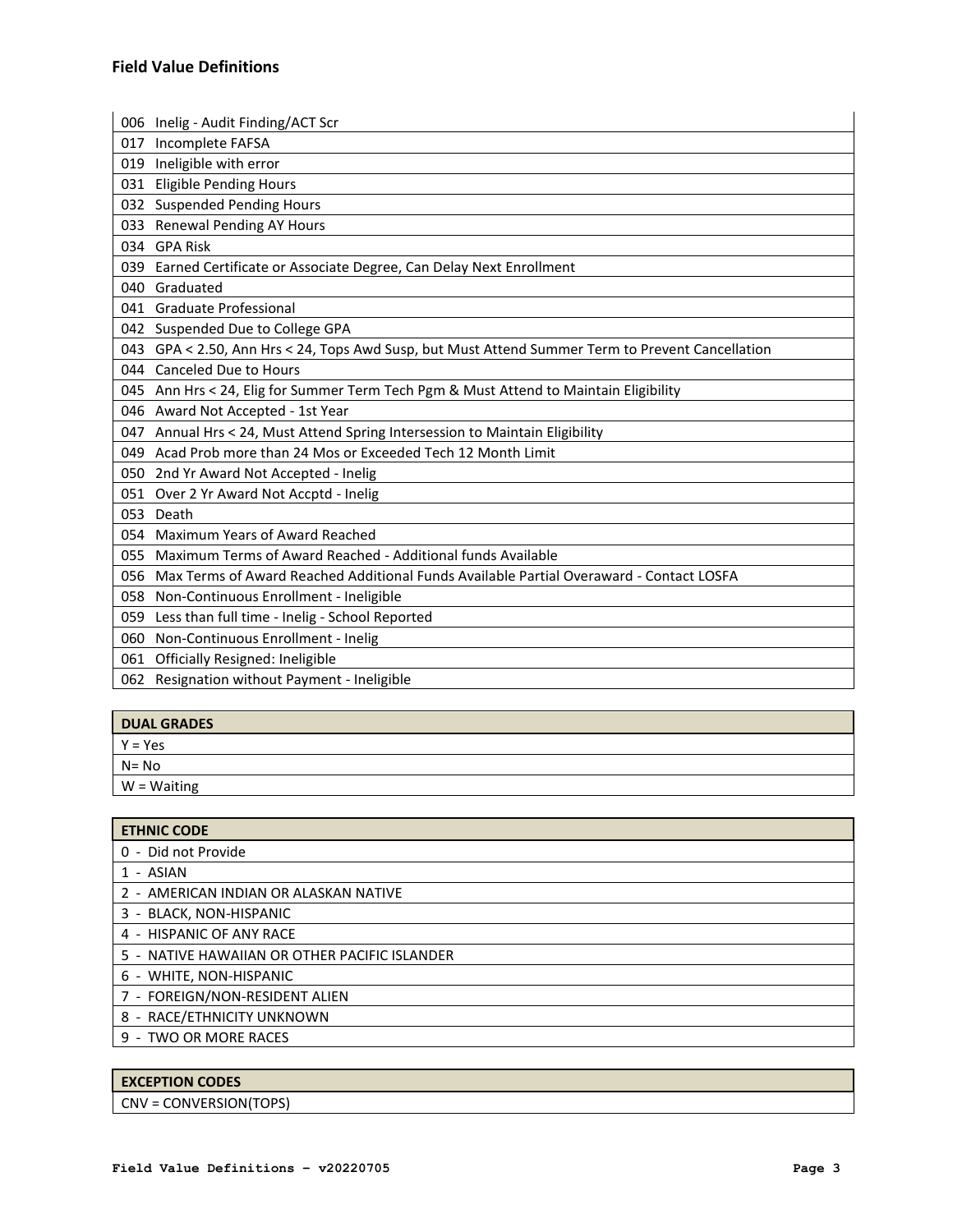EP = Eligible Part Time

EX = Exchange Student

FT = First-Time, Full-Time

FM = First-Time, Full-Time Military

001 - 011 = Approved Exception

# **GENDER**

M/F or blank if unknown/other

# **MJ FOSTER ROSTER ELIGIBILITY STATUS**

IN = INELIGIBLE

EL = ELIGIBLE

CA = CANCELED

|                   | <b>MJ FOSTER ROSTER ERROR CODES</b>                                             |
|-------------------|---------------------------------------------------------------------------------|
| $ELVL^{\sim}$     | Applicant exceeds education level requirements                                  |
| $GRAD^{\sim}$     | Applicant does not meet the High School graduation or co-enrollment requirement |
| $MDIS^{\sim}$     | Applicant does not meet the military service discharge requirements             |
| $MMCZ^{\sim}$     | Citizenship data conflict between FAFSA and online application                  |
| $MMRS^{\sim}$     | Residency data conflict between FAFSA and online application                    |
| NOFA <sup>~</sup> | No FAFSA found                                                                  |
| $NOSG^{\sim}$     | FAFSA is not signed                                                             |
| $NTCZ^{\sim}$     | Applicant does not meet the US Citizenship requirement                          |
| $NTRS^{\sim}$     | Applicant does not meet the Louisiana residency requirement                     |
| $NT21^{\sim}$     | Applicant does not meet the age requirement                                     |
| PRSN~             | Applicant is incarcerated                                                       |
| P300~             | Applicant exceeds federal poverty level requirements                            |
| $STAT^{\sim}$     | <b>FAFSA status issue</b>                                                       |
| $VCRM^{\sim}$     | Applicant has a violent crime conviction                                        |

### **NATIONAL GUARD AWARD ELIGIBILITY CODE**

00 = ELIGIBLE FOR STIPEND

01 = INELIGILBE FOR STIPEND

# **PRIORITY USED FOR FUNDING\*\*\***

**For students who have significantly depleted or who have no other sources of financial aid**

1 = Completion of Pgm/Graduating in the Fall

2 = Completion of Pgm/Graduating in the Spring

3 = Completion of Pgm/Graduating in the Summer

\*\*\* *Only for Completers Grant* 

|  | <b>PROCESS CODE</b> |  |
|--|---------------------|--|
|  |                     |  |

- 00 = NO CHANGE
- 01 = NEW RECORD
- 02 = AWARD LEVEL ASSIGNED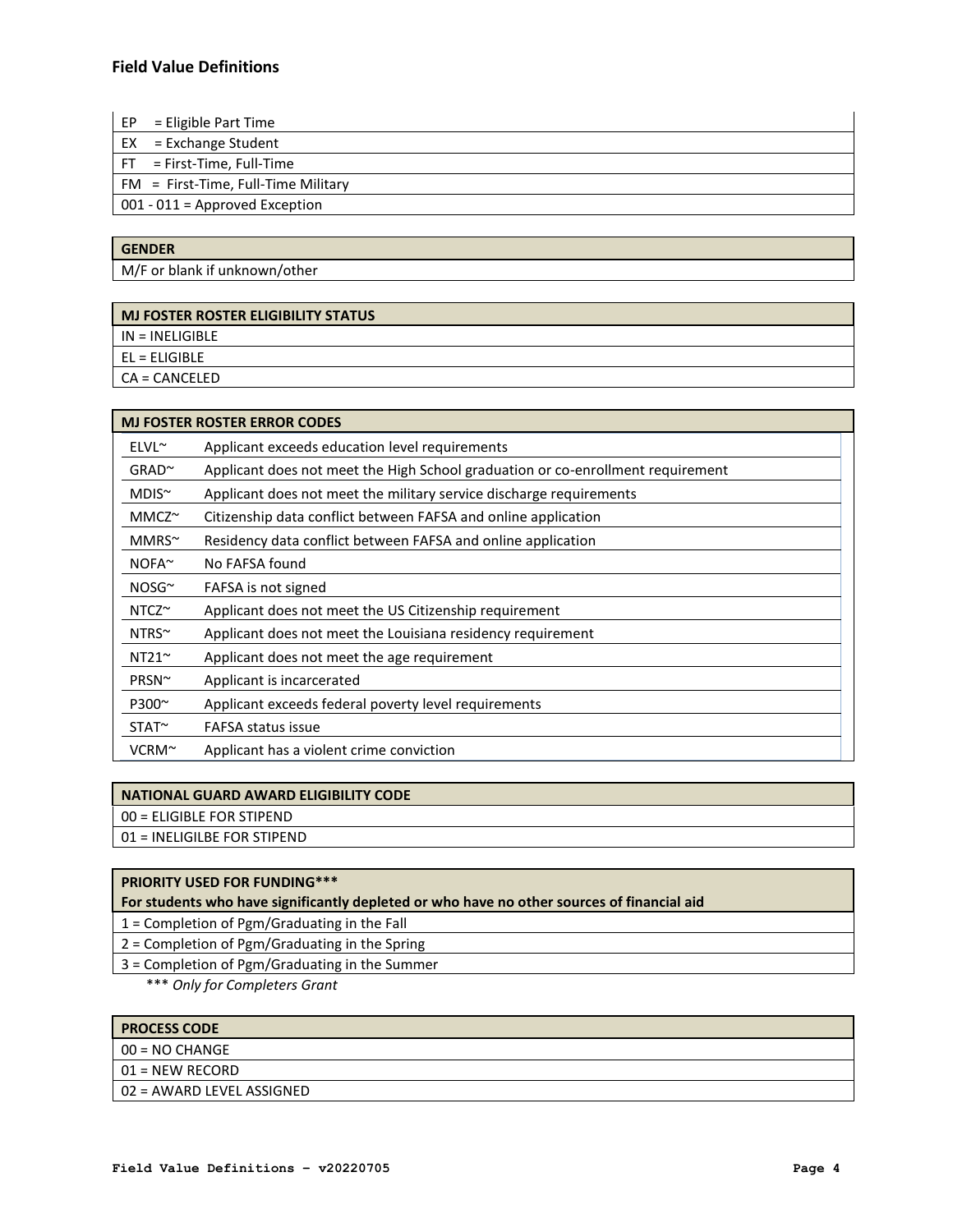03 = NO LONGER ELIGIBLE

04 = AWARD LEVEL CHANGED DUE TO RE-EVALUATION

05 = LOSS OF STIPEND ELIGIBILITY

06 = LOSS OF ELIGIBILITY (AUDIT FINDING)

07 = STUDENT HAS A START SAVINGS ACCOUNT

08 = HIGHEST ACADEMIC TERM PAID

09 = ONLY TERM ELIGIBLE FOR PAYMENT

10 = RENEWAL PROCESSING PENDING

11 = AWARD LEVEL RE-EVALUATION PENDING

12 = AWARD LEVEL CONFIRMED

13 = ROCKEFLLER AWARD

### **PROGRAM TYPE**

T = TECHNICAL

A = ACADEMIC

#### **SPECIAL CIRCUMSTANCE**

001 = Student lives in Hurricane Katrina affected area - 08/26/05

002 = Student attended college in Hurricane Katrina affected area - 08/26/05

003 = Student lives in and attended College in Hurricane Katrina affected area - 08/26/05

004 = Student lives in Hurricane Rita affected area - 09/20/05

005 = Student attended college in Hurricane Rita affected area - 09/20/05

006 = Student lives in and attends college in Hurricane Rita affected area - 09/20/05

007 = New Eligible attended High School in Hurricane Katrina affected area - 08/26/05

008 = New Eligible attended High School in Hurricane Rita affected area - 09/20/05

013 = Military Probation Extension

014 = Permanent Disability

015 = Military Beyond Met Max

016 = 24 HR - Term Payment Calculation

017 = Resign - Concurrent Payment Calculation

018 = Student canceled or downgraded by ACT/STS change. Eligible for 1st term payment under orig program.

019 = Hurricane Probation Extension

020 = Eligible Repayment of Partial Refund

021 = Funding Shortfall - TOPS payment adjusted based on fiscal year appropriation

022 = Funding Shortfall - Student opted out, in accordance with Act 503

023 = Special processing COVID\_19

CA1 = Crisis Assistance

### **START OWNER**

0 = TOPS ONLY

1 = TOPS AND START

| <b>STIPEND AWARD CODE</b>   |
|-----------------------------|
| 01 = TOPS OPPORTUNITY AWARD |
| 02 = TOPS PERFORMANCE AWARD |
| 03 = TOPS HONORS AWARD      |
| 04 = TOPS TECH AWARD        |